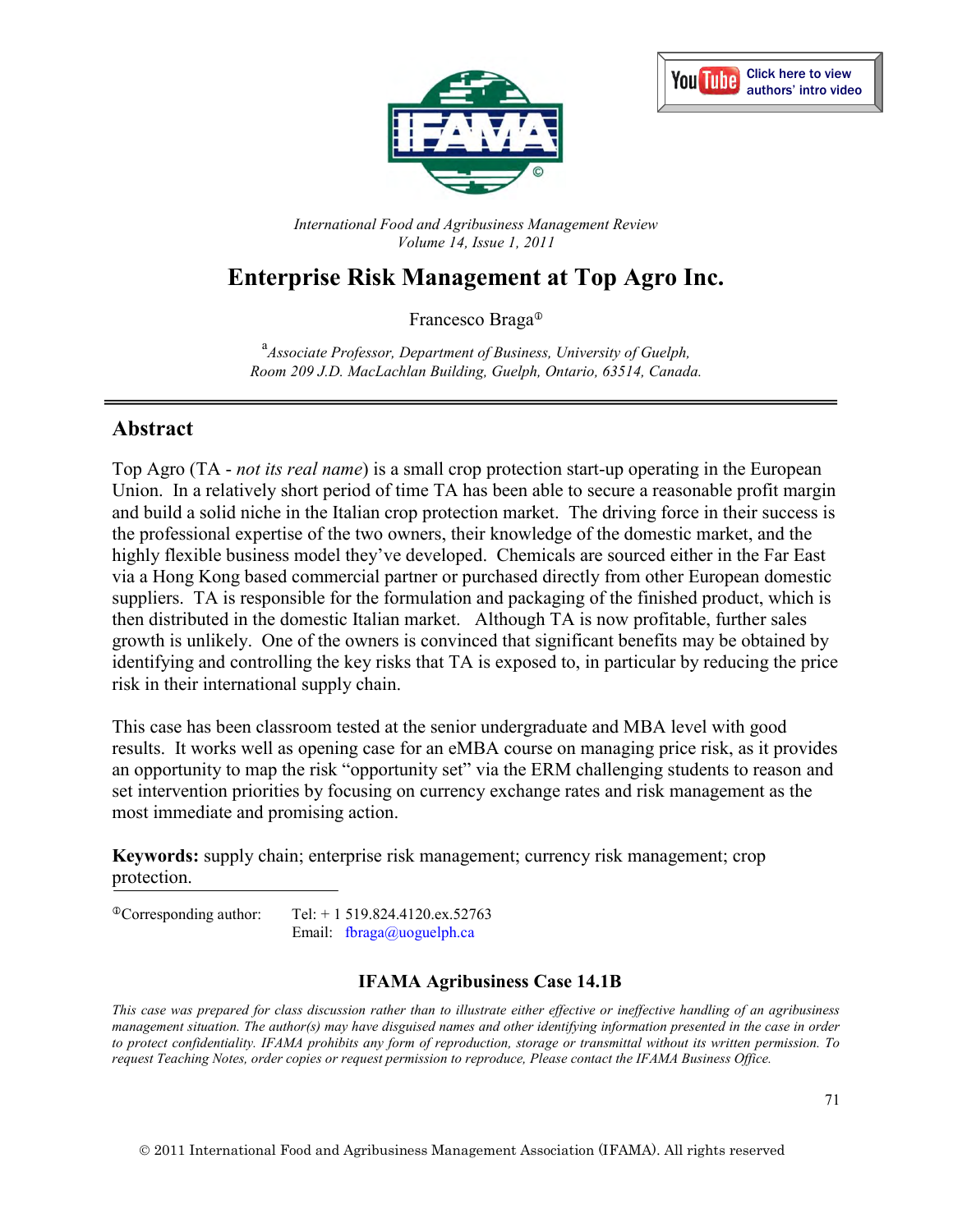## **Introduction**

After working countless hours preparing for a crucial business trip to Hong Kong, George was exhausted and needed a break. The dreary November afternoon in Milan deterred him from taking his normal brisk walk through a nearby park. He settled into his chair and scrolled the financial news headlines on his laptop. George, the president of Top Agro, used this opportunity to relax and stay abreast of current global events. He felt he needed to do this in order to advance his company's long-term sustainability.

A story on a major news feed soon captured his attention. *"Globalization Concerns of a Successful Start-up"* was about a high tech company which had managed to grow exponentially thanks to excellent technical know-how and profound knowledge of the domestic market. Despite early growth, the piece explained, the company was now held back by difficulties in gaining access to convenient and reasonably priced international financial services, something that was essential to reducing costs and supporting its future expansion.

*Join the crowd*...thought George. After all, the story seemed similar to his own company's story and to a large extent the reason for his forthcoming business trip to Asia.

\* \* \* \*

George's company, Top Agro (TA), is a successful crop protection firm that he started with a colleague in 2000. They left a large and somewhat lethargic corporation to venture into business for themselves. Top Agro is a highly specialized company based in Milan, in the region of Lombardy, serving the entire Italian market. The company began breaking even by 2003, and six years later, enjoyed a profit margin George considered "reasonable" for a sector increasingly dominated by large multinationals. Top Agro weathered the 2008-2009 global crisis reasonably well; sales of some product lines shrunk by about 5%, and the age of receivables had increased noticeably, but "hard" losses remained below 1% of total sales.

George had reason to be proud of Top Argo's achievements. On the eve of its 10th birthday, the company had managed to grow the product line and expand into the micronutrient fertilizer market while developing, rationalizing and consolidating its network of international supply chain partners. TA's main focus was the Italian market, where the company built a profitable niche for its own brand of specialty crop chemicals. They were also sold as "no name" and "private label" products. TA had been quite successful in exploiting its production and administrative flexibility with relatively low fixed costs and had specialized in the production of higher margin products with a relatively limited market potential, too small to attract the interest of large multinationals.

The first 10 years had been a growth story. Now, as market shares stagnated in many segments, George realized it's been a struggle to maintain volumes and margins under increasing pressure. The two principals struggled to reinvent their push strategy and refine the efficiency of existing operations in order to increase profitability. They knew their company had grown thanks to their ability to merge entrepreneurialism with scientific knowledge and during the ``early years. They exploited their flexible, low fixed costs company structure and used their entrepreneurial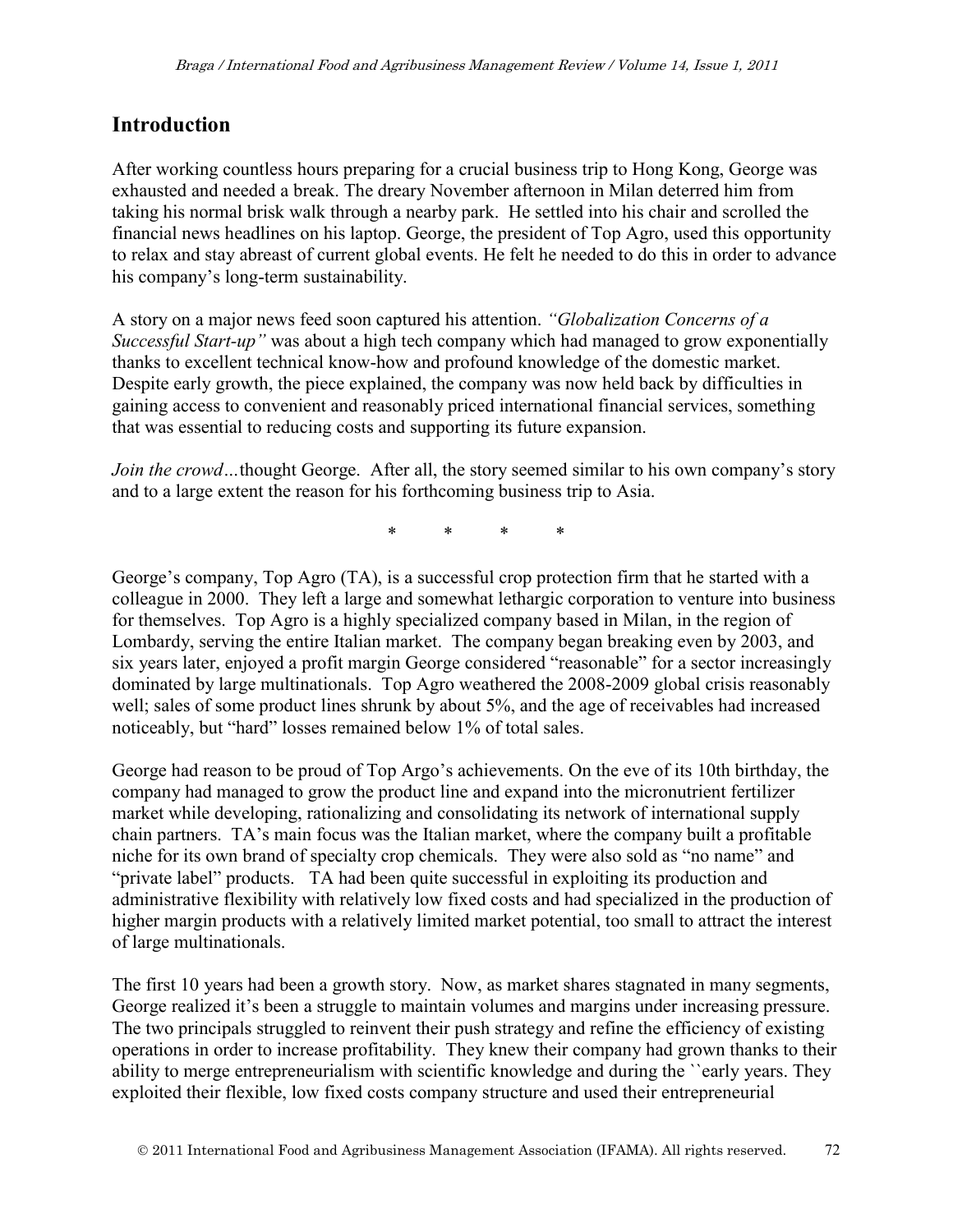serendipity to solve most problems, as they arose. It was clear that TA had already captured the lower hanging fruits available in the domestic market and volume growth was almost impossible. But, additional profits could be had by promoting a more efficient management of their supply chain and significant gains could be achieved through implementing better risk and cost controls throughout their supply chain.

Their chartered accountant had been asking for a sober, comprehensive assessment of all risks, something TA had never done during the forgiving and fast growth years. Perhaps, George felt, we should listen to her more carefully.

Concerns were not difficult to spot, from the tightening regulatory scenario which required increasingly expensive registration and certification protocols, to the crowding out of several independent suppliers of chemical inputs, to the worsening demographics of Top Agro's independent retail sales force, which was shrinking at an increasing pace as salespeople reached retirement age.

A lot needed to be done to streamline TA`s international supply chain. During their first 10 years, Top Agro concentrated on the growth of domestic sales, happy to simplify and standardize their international supply chain which was now handled via a trusted Hong Kong partner who was responsible for sourcing chemicals primarily in China and arranging for their shipment to Milan. One of the reasons TA did not pay too much attention to their supply chain was because their Hong Kong partner had been extending extremely long terms on TA's USD payables. This was a flexible and convenient arrangement for Top Agro, resulting from several years of close collaboration and mutual trust.<sup>1</sup>

The international financial crisis of 2008-09, and the violent increase in exchange rate volatility convinced George it was necessary to invest time and effort into improving the efficiency of TA's supply chain, and develop convenient and cost effective access to modern and competitively priced financial services. The steep appreciation of the US dollar during the second part of 2008 and the first quarter of 2009 could have had disastrous consequences for Top Agro, as the company had neither a formal exchange rate forecasting nor hedging policies in place. Quite simply TA had been basing its budget decisions on limited qualitative information provided by senior staff at local branches of regional banks. The 20% drop of the Euro relative to the US dollar during the middle of 2008 had caught Top Agro completely without any protection. This change alone could have cut TA's EBITDA in half. With a virtual gun to their head, the two partners decided to postpone all US dollar payments, gambling on their partner's patience and wait for a stronger Euro. They were fully aware of the limited sustainability of this approach.

By the end of 2009 the Euro had regained some strength and was back to a comfortable \$1.40- 1.50 range which allowed the company to lock a comfortable average margin for the crop year. Top Agro had been fortunate, once more, but George now understood that a "do nothing" approach was indeed a highly speculative strategy which exposed the company to almost unbearable risks.

 $\overline{a}$ <sup>1</sup> The Hong Kong partner had recently purchased a 32% equity interest in Top Agro.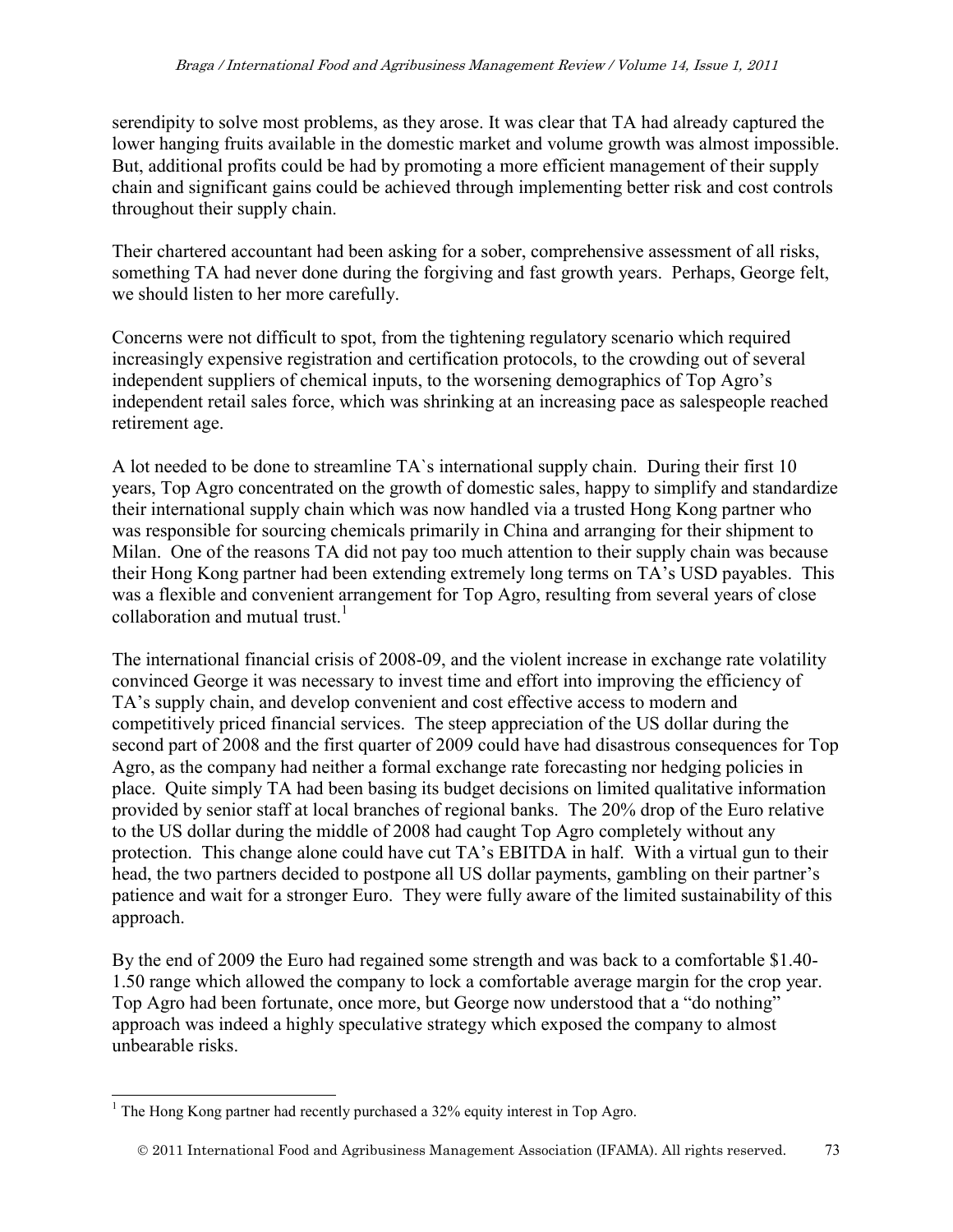TA's accountant also considered the possible expansion into foreign markets. This was been tabled due to its complexity and high capital requirements. The two partners felt they could not transfer any competitive advantage from their core competencies. Additionally, the European crop protection market was much more concentrated than the Italian one, with much higher barriers to entry.

George was convinced that improving efficiency of TA's supply chain and reducing its costs was probably the first strategic priority at this time.

## **The Business: Top Agro's Global Supply Chain**

Top Argo's global supply chain was reasonably simple and designed to provide the company low cost inputs from the Far East. Most chemicals were purchased in China, in USD, and shipped to the corporate warehouse in Northern Italy.

Until recently TA's Hong Kong partner satisfied over 95% of chemical input needs. This percentage had recently dropped to approximately 30%, primarily due to the new certification requirements set by the European Union that had shrunk the number of certified producers that could be reached by the partner. In the last fiscal year, the remaining 70% of inputs had been supplied by other international producers, and procured directly by Top Agro. These purchases in the Far East were crucial to securing Top Agro's long-term profitability. On average, the EU domestic prices for chemicals were 100% to 150% higher than what Top Agro was paying internationally. Obviously, within the EU, procurement strategies were much simpler for Top Agro, but because of costs, the company could afford them only for a limited share of their overall procurement needs. In the last fiscal year, approximately 70% to 80% of chemical inputs were priced in USD, with the remaining 20-30% in Euros. The Hong Kong partner was still allowing the longest payment terms and matching the age of Top Agro's receivables. Payables with other suppliers were shorter, averaging 200 days.

In order to comply with increasingly complex health and safety regulations, Top Agro relied on specialized third parties for the further processing of chemicals and final packaging. Distribution to regional wholesalers and direct delivery to a few large retail accounts was completed directly by Top Agro from their centralized warehouse.

Top Agro's products were highly crop-specific, destined mostly for fruit and horticultural crops in Southern Italy. The business was primarily seasonal, driven by farmers purchasing decisions at a specific time of year.

Inputs were purchased once per crop year, in late winter through early spring before the start of the planting season. Shipments to Milan were a rather routine activity completed through large commercial shipping companies and most of the time an uneventful commodity process. Chemicals were normally received 3 to 6 months after submitting the purchase order. Suppliers were paid an initial deposit of 15% when placing the order; another 15% when the commodity was received; and the remaining 70% of the invoice was settled in the following Fall or Winter for the supplies received from the Hong Kong partner—or 180-210 days for other suppliers. It was not unusual to have two-year payables outstanding with the Hong Kong partner.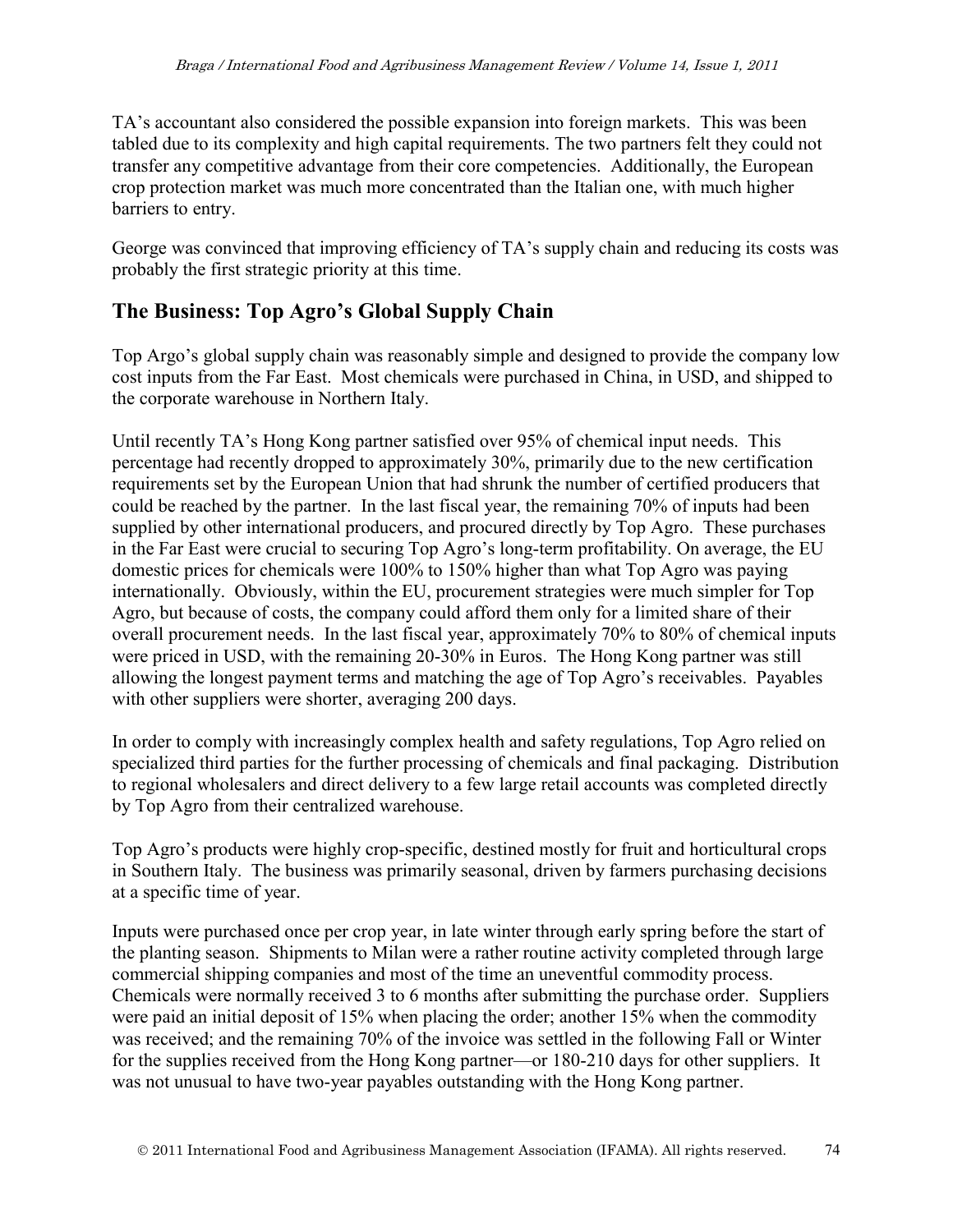Matching TA's payables with their receivables was a lengthy process. Normally TA received payment in Euros at the end of the crop year and then proceeded to complete payments in USD to foreign suppliers for inputs ordered about 18 months earlier. The Hong Kong partner had more than once demonstrated flexibility and significant patience on this matter and George counted on their availability to extend as needed with the age of Top Agro's payables. George knew it was these flexible terms and progressively longer payables that had financed the growing company's larger cash requirements. As a small start-up, it was practically impossible to find a bank financing in the domestic market with the flexible payment terms offered by the Hong Kong based trading company. They provided a practical and effective one stop shopping service, a true life line for the start up. As the company grew financially more established George was increasingly aware of the possible cost of this "flexible trade financing" arrangement.

Although there were large companies in Northern Europe that could provide a far shorter supply chain and significantly simplify both the procurement and regulatory compliance requirements, George was equally aware of their higher prices and rigid payment terms. It was therefore crucial for TA to be able to continue this strategy of international direct purchase. EU domestic prices for chemical inputs were 100 to 200% higher than what Top Agro was paying in the international markets. Recently George had a chance to confirm this when the last shipment of a specific chemical originating from a certified producer in China was paid eight USD/kg compared with 29 USD/Kg charged by a large EU multinational. Sure, an EU based procurement strategy would be simpler for Top Agro, but it was also not affordable.

From a strategic perspective, the key competitive decision for Top Agro was the publication and distribution of its "Crop Year Catalogue". The catalogue and price list were released late in the fall or early winter. The extreme currency volatility that followed with the 2008 sub-prime crisis, forced Top Agro to reset its prices, and this was not well received by clients who were used to considering prices quoted in the catalogue only once for an entire crop year.

Top Agro received most purchase orders for their crop-specific products in late winter to early summer following the publication of the current catalogue. These orders were received about 12 months after placing orders for the inputs. Chemical products were delivered to clients 3 to 6 months after the orders, and payments were received from Top Agro after the harvest of the specific crop, often in the fall through winter of the following year–a full 18 to 24 months after placing the order for the chemicals. The average age of receivables for a specific crop year was about 7 to 10 months later in the fall and at the beginning of the second winter, only to drop to almost zero shortly thereafter.

Approximately 60% of sales were generated by small independent distributors, large distributors accounted for 20% of sales; direct sales to large clients accounted for the remaining 20%. Exhibit 1 illustrates the complete timeline of the FY2010 supply chain, for chemicals procured though the Hong Kong partner.

## *The Financials*

George was proud of Top Agro, yet fully aware of the relative fragility of his company. Sales in the most recent fiscal year (FY2009) had for the first time topped 10 million Euros. The cost of imported chemicals was the single largest cost item, at 4.8 million Euros, followed by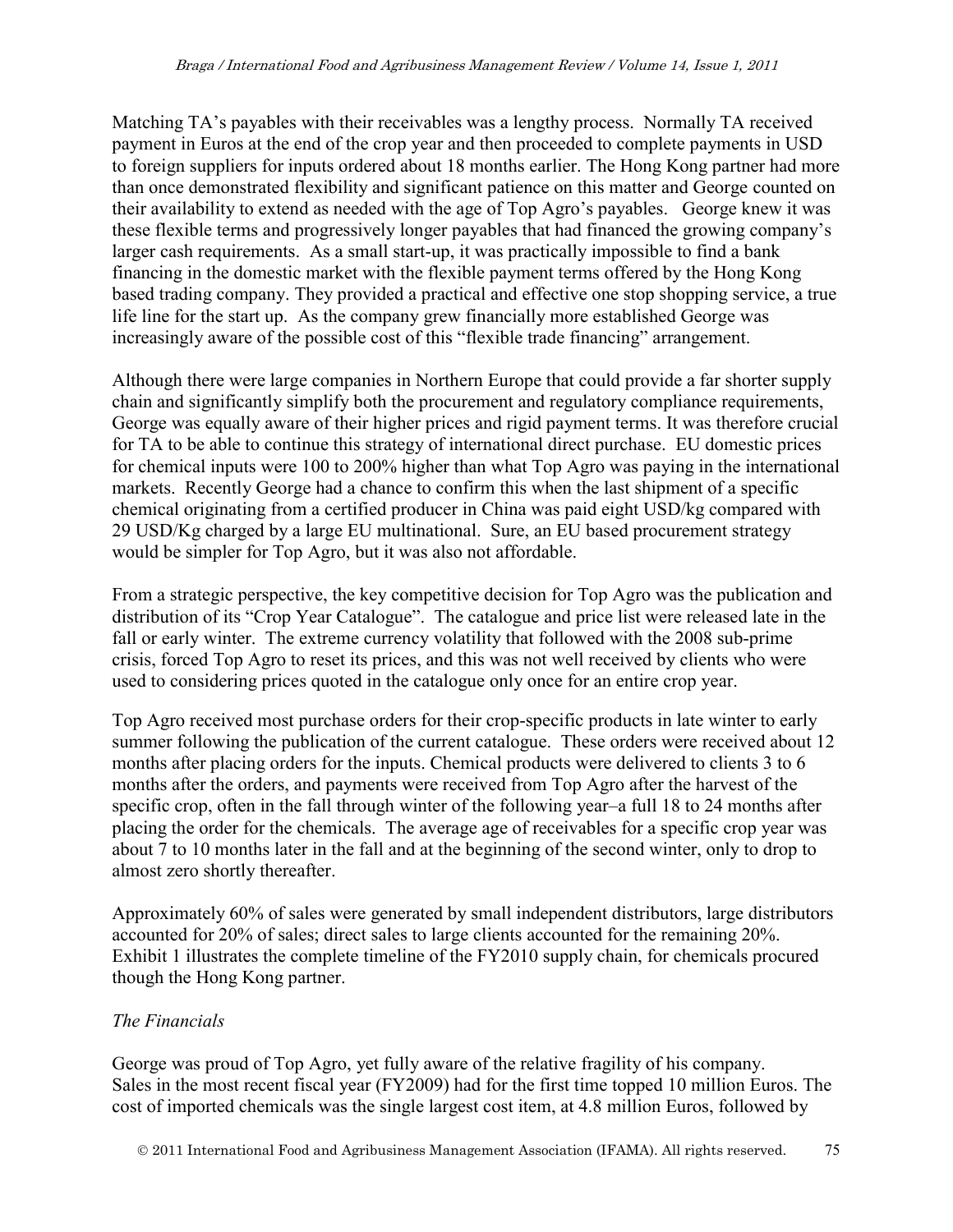processing and distribution at 2 million Euros; operating expenses at 0.8 million Euros; and HR at 0.7 Million Euros. Interest paid in FY 2009 was 0.5 million Euros; depreciation was 0.3 million Euros and corporate taxes were 0.36 million Euros. Net income was 0.54 million Euros. A small dividend of 0.04 million Euros was declared, with 0.5 million Euros in retained earnings.<sup>2</sup>

| Exhibit 1. Global supply chain timeline: Crop Year 2009-2010, Hong Kong partner.                                                                                                                                                                         |
|----------------------------------------------------------------------------------------------------------------------------------------------------------------------------------------------------------------------------------------------------------|
| Spring–Summer 2008 (Start of supply chain timeline, month $=0$ ):                                                                                                                                                                                        |
| Raw chemical purchased in USD from Far East suppliers, for delivery 3-6 mo later.                                                                                                                                                                        |
| Payment: 15% at order, 15% upon receipt at warehouse, 70% expected in fall 2009 – winter                                                                                                                                                                 |
| 2010. Prices set at time of order, in USD.                                                                                                                                                                                                               |
| Late Summer-Early Fall 2008 (month=3-6):                                                                                                                                                                                                                 |
| Raw chemical received. Second payment of 15%.                                                                                                                                                                                                            |
| Top Agro starts further processing and packaging.                                                                                                                                                                                                        |
| Fall 2008-Winter 2009 (month=6-9):                                                                                                                                                                                                                       |
| Catalogue produced, & price list defined. Both are widely distributed.                                                                                                                                                                                   |
| Early Spring–Summer 2009 (month=9-12):                                                                                                                                                                                                                   |
| Orders received;                                                                                                                                                                                                                                         |
| Initial shipments of crop – specific products to wholesalers; terms to the end of the specific<br>crop year, late in fall of 2009, early winter 2010.                                                                                                    |
| Process start ex novo in late winter – early spring of 2009 for the crop year 2010-2011.                                                                                                                                                                 |
| Fall 2009 – Winter 2010 (month=15-18):                                                                                                                                                                                                                   |
| As age of oldest receivables grows to 6 to 9 months, the first payments are received: Retail<br>clients pay retailers, who pay wholesalers, who pay Top Agro. Payments are received in $\epsilon$ ;<br>further delays of up to 3 months are not unusual. |
| Top Argo's outstanding payables are $15-18$ months old for 2008 orders and $3-6$ months old<br>for 2009 orders. Average age of payables hits 13-17 months (30% of invoice paid when<br>chemicals received).                                              |
| Fall 2009 – Winter 2010 (month= $15-18$ +):                                                                                                                                                                                                              |
| Company completes payment of USD invoices for the summer - fall 2008 shipments.                                                                                                                                                                          |

Average age of payables drops to 4-6 months (all for 2010-2011 crop year).

Top Agro's Balance Sheet was equally simple. The 12.15 million Euros in assets included 0.5 million Euros in cash and in short term bank' deposits, and 8.64 million Euros in receivables. Long term assets included 1 million Euros in land and buildings, before cumulative depreciation of 0.1 million Euros, and 2.5 million Euros in equipment, before cumulative depreciation of 0.35 million Euros. Total liabilities were 8.35 million Euros. Short term liabilities listed 5.75 million Euros of payables (mostly USD denominated) and 0.1 million Euros of current portion of long term debt. Long term debt amounted to 2.5 million Euros. Shareholders equity included 0.5 million Euros in capital stock and 3.3 million of retained earnings.

Top Agro' statement of cash flow for FY 2009 reflected the ongoing challenges of financing a business expansion, the importance of trade financing, and the attempt by management to

 2 Data has been modified to protect confidentiality of TA business results.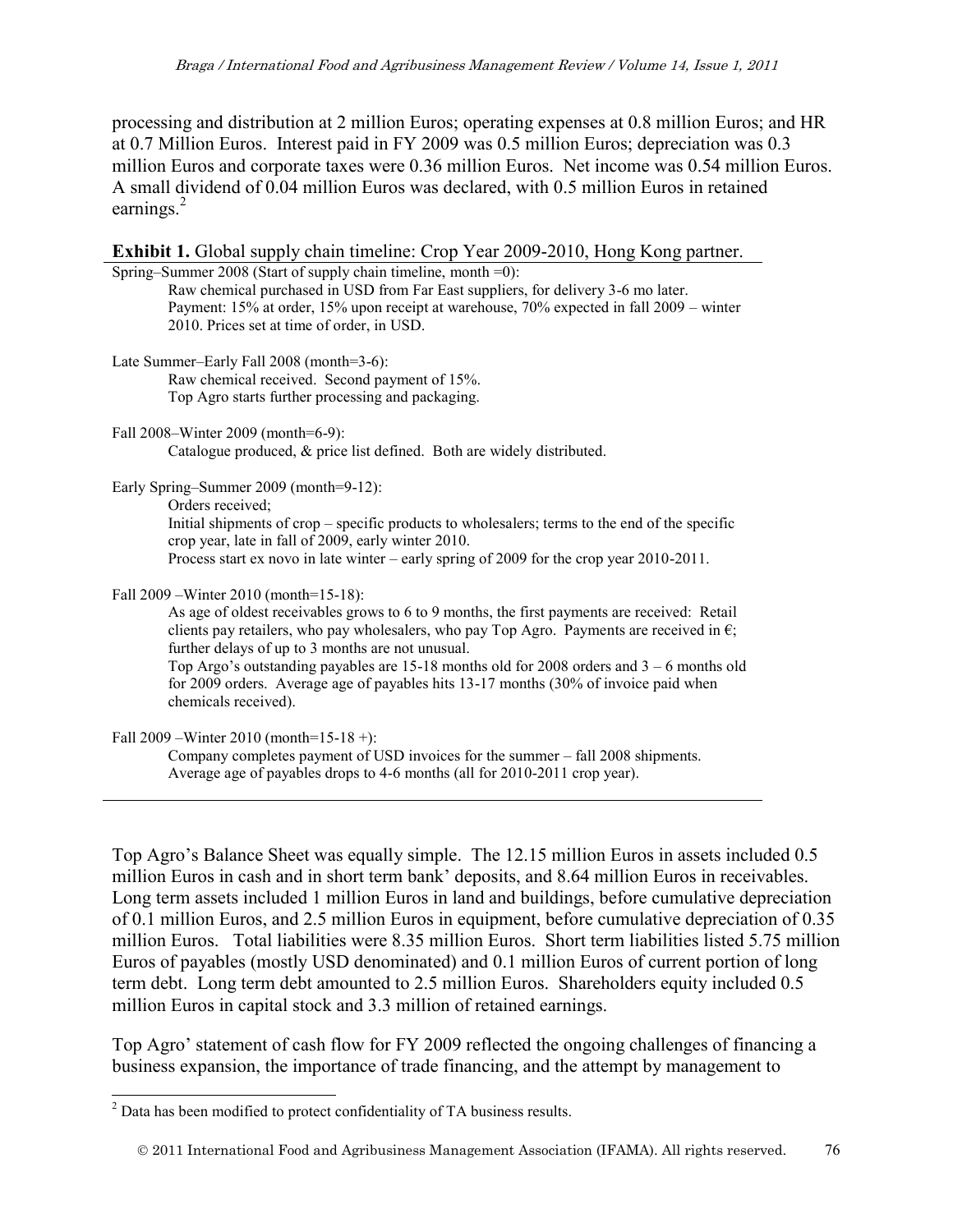consolidate at least part of Top Agro's corporate financial needs in long term debt. Operations had required 0.044 million Euros; Long term bank financing had provided 0.35 million Euros; Investments had required 0.25 million Euros. Cash did increase from 0.44 to 0.5 million Euros. At the end of the 2010 fiscal year, Top Agro had available an additional 1 million Euros in a short-term line of credit from local banks. Top Agro's FY 2009 Income Statement; Balance Sheet; and Statement of Cash Flow are presented in Exhibits 2, 3 and 4.

| <b>Sales</b>                                                                                                                                                                                                                                                                                                                                                                                                                                                                                                                                                                                                                                                                                        | 10000                           |
|-----------------------------------------------------------------------------------------------------------------------------------------------------------------------------------------------------------------------------------------------------------------------------------------------------------------------------------------------------------------------------------------------------------------------------------------------------------------------------------------------------------------------------------------------------------------------------------------------------------------------------------------------------------------------------------------------------|---------------------------------|
| Cost of chemicals                                                                                                                                                                                                                                                                                                                                                                                                                                                                                                                                                                                                                                                                                   | 4800                            |
| Operating margin                                                                                                                                                                                                                                                                                                                                                                                                                                                                                                                                                                                                                                                                                    | 5200                            |
| Processing and distribution                                                                                                                                                                                                                                                                                                                                                                                                                                                                                                                                                                                                                                                                         | 2000                            |
| Op expenses                                                                                                                                                                                                                                                                                                                                                                                                                                                                                                                                                                                                                                                                                         | 800                             |
| HR costs                                                                                                                                                                                                                                                                                                                                                                                                                                                                                                                                                                                                                                                                                            | 700                             |
| <b>EBITA</b>                                                                                                                                                                                                                                                                                                                                                                                                                                                                                                                                                                                                                                                                                        | 1700                            |
| Depreciation                                                                                                                                                                                                                                                                                                                                                                                                                                                                                                                                                                                                                                                                                        | 300                             |
| Interest                                                                                                                                                                                                                                                                                                                                                                                                                                                                                                                                                                                                                                                                                            | 500                             |
| Taxes at 40%                                                                                                                                                                                                                                                                                                                                                                                                                                                                                                                                                                                                                                                                                        | 360                             |
| Income                                                                                                                                                                                                                                                                                                                                                                                                                                                                                                                                                                                                                                                                                              | 540                             |
| Dividend paid                                                                                                                                                                                                                                                                                                                                                                                                                                                                                                                                                                                                                                                                                       | 40                              |
| $\mathbf{1}^{\mathsf{T}}$ $\mathbf{C}^{\mathsf{T}}$ $\mathbf{1}$ $\mathbf{1}$ $\mathbf{1}$ $\mathbf{1}$ $\mathbf{1}$ $\mathbf{1}$ $\mathbf{1}$ $\mathbf{1}$ $\mathbf{1}$ $\mathbf{1}$ $\mathbf{1}$ $\mathbf{1}$ $\mathbf{1}$ $\mathbf{1}$ $\mathbf{1}$ $\mathbf{1}$ $\mathbf{1}$ $\mathbf{1}$ $\mathbf{1}$ $\mathbf{1}$ $\mathbf{1}$ $\$<br>$\cdots$ $\cdots$<br>$\mathbf{M}$ $\mathbf{N}$ $\mathbf{N}$ $\mathbf{N}$ $\mathbf{N}$ $\mathbf{N}$ $\mathbf{N}$ $\mathbf{N}$ $\mathbf{N}$ $\mathbf{N}$ $\mathbf{N}$ $\mathbf{N}$ $\mathbf{N}$ $\mathbf{N}$ $\mathbf{N}$ $\mathbf{N}$ $\mathbf{N}$ $\mathbf{N}$ $\mathbf{N}$ $\mathbf{N}$ $\mathbf{N}$ $\mathbf{N}$ $\mathbf{N}$ $\mathbf{N}$ $\mathbf{$ | $\alpha$ in the set of $\alpha$ |

**Exhibit 2.** Top Agro: Income Statement, FY ending Dec. 31, 2009 (1000€)

**Note:** Based on actual data, modified to protect confidentiality

| Assets                                                                                                                                                                                                                                                                                                         |       |
|----------------------------------------------------------------------------------------------------------------------------------------------------------------------------------------------------------------------------------------------------------------------------------------------------------------|-------|
| Cash and short term deposits                                                                                                                                                                                                                                                                                   | 500   |
| Accounts receivables                                                                                                                                                                                                                                                                                           | 8600  |
| Short term assets                                                                                                                                                                                                                                                                                              | 9100  |
| Equipment (book)                                                                                                                                                                                                                                                                                               | 2500  |
| Cumulative depreciation                                                                                                                                                                                                                                                                                        | 350   |
| Building (book)                                                                                                                                                                                                                                                                                                | 1000  |
| Cumulative depreciation                                                                                                                                                                                                                                                                                        | 100   |
| Long term assets                                                                                                                                                                                                                                                                                               | 3050  |
| Total assets                                                                                                                                                                                                                                                                                                   | 12150 |
|                                                                                                                                                                                                                                                                                                                |       |
| Liabilities                                                                                                                                                                                                                                                                                                    |       |
| Accounts payables                                                                                                                                                                                                                                                                                              | 5750  |
| Current portion, long term debt                                                                                                                                                                                                                                                                                | 100   |
| Short term liabilities                                                                                                                                                                                                                                                                                         | 5850  |
| Long term debt                                                                                                                                                                                                                                                                                                 | 2500  |
| Long term liabilities                                                                                                                                                                                                                                                                                          | 2500  |
| Capital stock                                                                                                                                                                                                                                                                                                  | 500   |
| Retained earnings                                                                                                                                                                                                                                                                                              | 3300  |
| Shareholders equity                                                                                                                                                                                                                                                                                            | 3800  |
| Total liabilities and shareholders equity                                                                                                                                                                                                                                                                      | 12150 |
| $\alpha$ 1 $\beta$ 1 $\beta$<br>$\mathbf{M}$ is the contract of $\mathbf{M}$ in the contract of $\mathbf{M}$ is the contract of $\mathbf{M}$ is the contract of $\mathbf{M}$ is the contract of $\mathbf{M}$ is the contract of $\mathbf{M}$ is the contract of $\mathbf{M}$ is the contract<br>$1.67 \pm 1.1$ |       |

#### **Exhibit 3.** Top Agro: Balance Sheet, FY ending Dec. 31, 2009 (1000 $\epsilon$ )

**Note:** Based on actual data, modified to protect confidentiality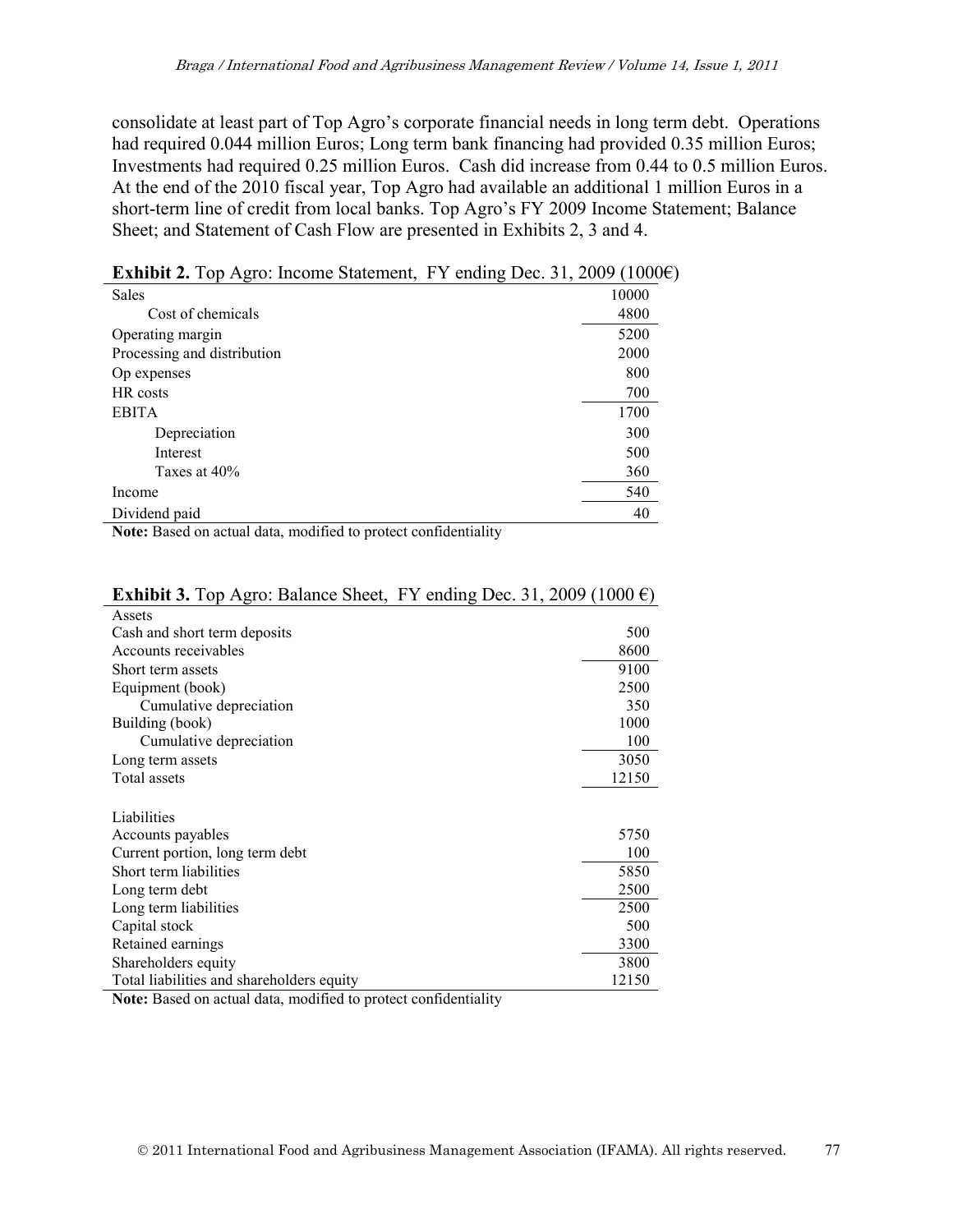| <b>EXHIBIT 7.</b> TOP Agro. Statement of Cash Flow, F.T. Chaing Dec. 31, 2007(TOO |         |
|-----------------------------------------------------------------------------------|---------|
| Income $&$ depreciation                                                           | 840     |
| Change in inventory                                                               | $-1000$ |
| Change in receivables                                                             | $-1700$ |
| Change in payables                                                                | 1816    |
| Cash flow, operations                                                             | $-44$   |
|                                                                                   |         |
| Equipment purchases                                                               | $-250$  |
| Cash flow, investing                                                              | $-250$  |
| Long term bank financing                                                          | $-250$  |
| Cash flow, financing                                                              | $-250$  |
| Initial cash                                                                      | 444     |
| Final cash                                                                        | 500     |
| Change in cash                                                                    | 56      |
| <b>Note:</b> Based on actual data, modified to protect confidentiality            |         |

### **Exhibit 4.** Top Agro: Statement of Cash Flow, FY ending Dec. 31, 2009(1000€).

#### *Human Resources*

The company's early success resulted from the professionalism and dedication of the two senior partners, each with an advanced research degree in Crop Protection and a sound understanding of the Italian marketplace. From the beginning finances and accounting had been the responsibility of a formally trained accountant who was also the spouse of one of the partners. Two clerical secretaries and four warehouse workers completed the lean team of Top Agro.

Further processing and the packaging of the chemicals were contracted. This choice was essential in order to remain flexible and cost competitive, given the complexity of the environmental and safety regulations and the relative small scale of product batches. Third party distributors were also used. The two partners managed all finances, HR, registrations and certification requirements, purchases of raw chemicals, and coordinated wholesale and retail marketing and sales through a network of non exclusive regional salespersons.

This structure had served Top Agro well and provided a flexible and a very lean corporate structure.

### *The Future*

The two principals agreed that further sales growth in the domestic market was almost impossible, given the increasing restrictions placed by EU's health and environmental regulations on most chemical compounds used by the company. Compliance with increasingly complex regulatory requirements was extremely expensive and time consuming; for example, certification of a single product could easily require in excess of 250,000 Euros and several months of testing and true patience. At the same time, the cost of a viable R&D pipeline was simply unaffordable for TA. This cost was the key driver of industry consolidation, and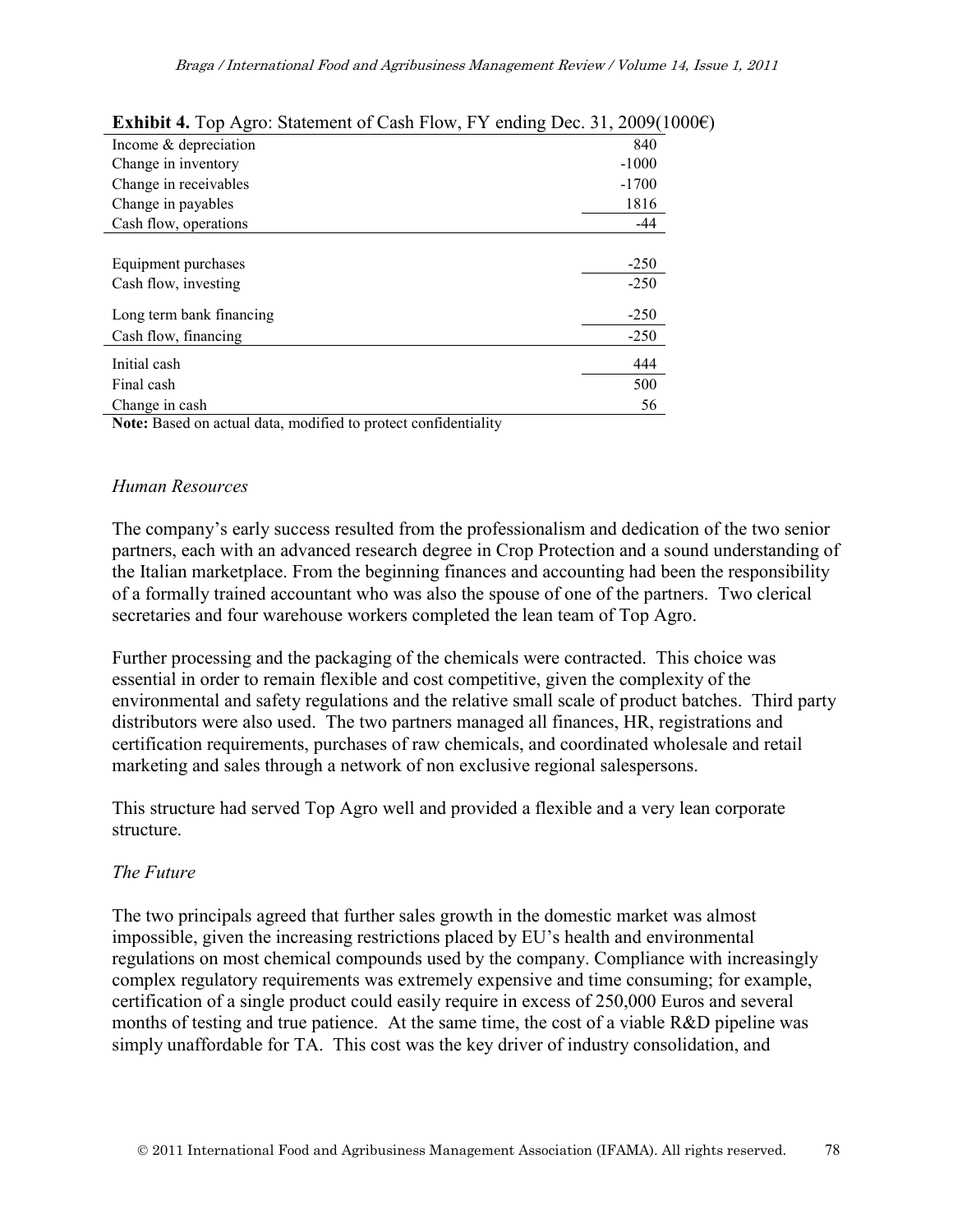restricted access to the latest generation of chemicals.<sup>3</sup> The effective distribution of finished products was an increasing challenge, as distribution opportunities were shrinking given the retirements of many independent agents and small retailers.<sup>4</sup>

Long discussions had convinced the partners of the need to improve the efficiency and the financial performance of Top Argo's current global supply chain. Credit risk in the domestic market was expected to increase. Given the limited dimension of clients, Top Agro could not rely on information from conventional providers, and credit insurance was too expensive and rigid to be a viable alternative for Top Agro, so that the modeling and the management of this risk was largely a matter of experience and common sense more than a rational process. Very little could be done to recover credits in a timely fashion via legal action and the principals agreed that prevention and flexible negotiation were the only practical tools Top Agro had available.

Both principals felt that additional efficiencies and opportunities could be found by improving control of input costs, which largely meant improving the handling of currency and interest rate risks. Top Agro appreciated the flexible trade financing terms offered by their offshore partners and were satisfied this would continue in the future, but they also knew this patience and flexibility carried its implicit price. The financial results at Top Agro had improved their own credit rating and their direct access to a sufficient credit line. George observed the recent exchange rate fluctuations had benefited Top Agro. On the other hand, the memory of the cost of a strong dollar following the 2008 sub-prime crisis was instrumental in convincing them that currency risk would remain high and was a key challenge for TA. In fact, a large chart posted in George's office illustrated a 15 years history of the Euro-US dollar exchange rate and this chart was updated regularly. A copy of this chart is presented as Exhibit 5.

\* \* \* \*

George suddenly realized that the news story he was reading had prompted him to review several key issues for Top Agro. It was time to return to work and finalize the documents he needed for the meeting with the Far East partner. His plan was to discuss how to complete an enterprise risk management assessment for Top Agro, and identify a number of priorities that could be effectively addressed. This could improve Top Agro`s credit rating and profitability. George felt this was a safe and strategic way to initiate a comprehensive discussion about the currency exposures within Top Agro`s supply chain. It offered ways to reduce them, without the risk of upsetting their patient and trusted supply chain and equity partner.

As George went back to work on his documents, these key deliverables became increasingly clear: prepare a reasoned map of the many risks faced by Top Agro; identify criteria that should be used to quantify these risks; and, identify the potential tools and strategies that TA could use to control them.

 $\overline{a}$  $3$  George estimated that the cost of a complete EU regulatory dossier for a single chemical input could exceed 2 million Euros. This was simply unaffordable for Top Agro.

<sup>&</sup>lt;sup>4</sup> George estimated that the number of independent retail outlets had decreased 25% over the last 24 months.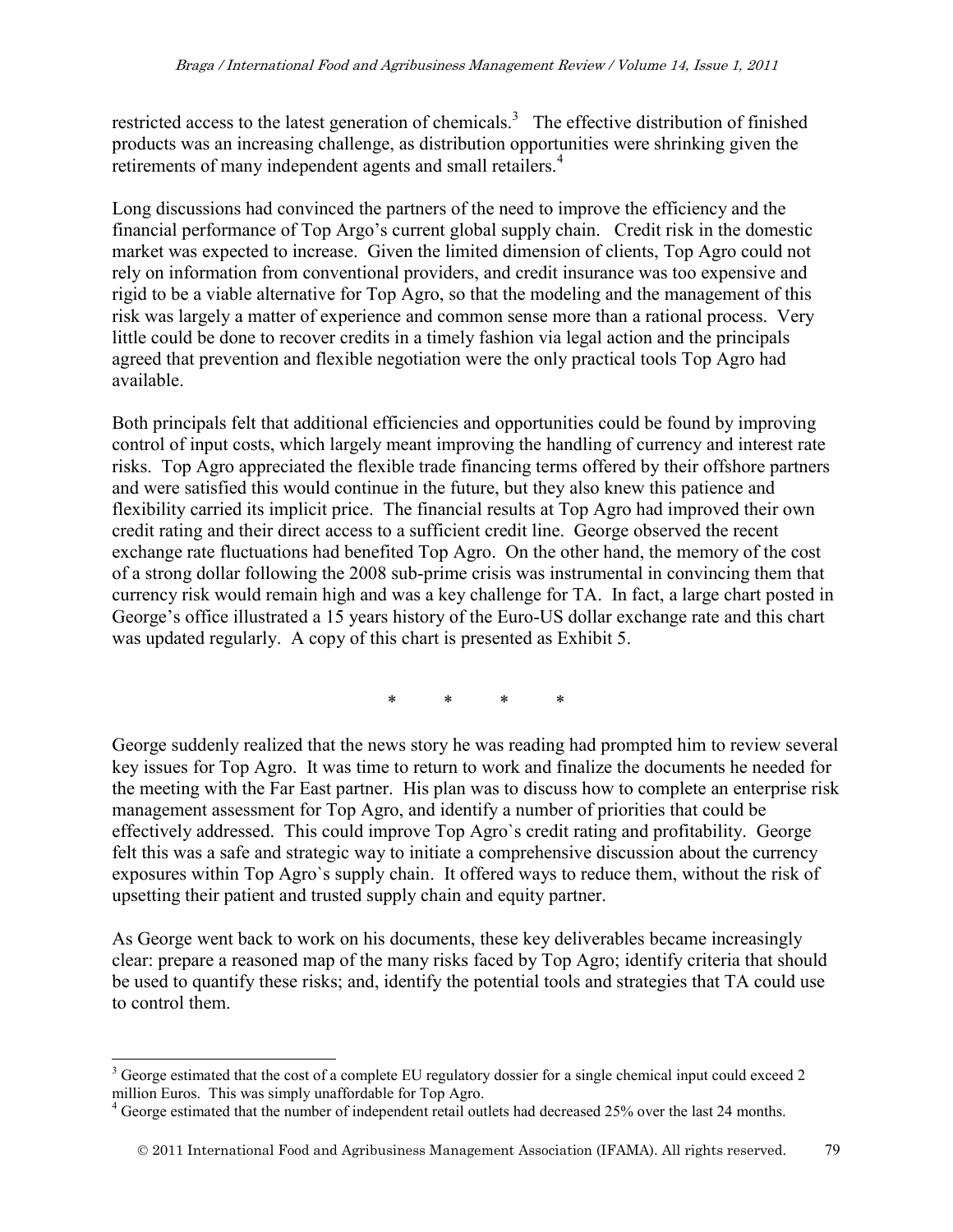This would be complemented by a reasoned list of risk management priorities for Top Agro after having considered each exposure, the cost, and the expected effectiveness of the appropriate risk control measures that could be implemented by Top Agro.

Based on the due diligence already completed, George decided that a key request to be tabled at the meeting was the development of a transparent, efficient protocol to control exchange rate risk at Top Agro. In order to do so, George was determined to develop a detailed model of Top Argo's exposure to currency risk, detailing its timeline, the amount and type (long/short) of the exposure, and develop a currency risk management protocol for Top Agro, including the necessary policy and procedures for its safe implementation.

To this end, George gathered weekly and monthly spot exchange rate data. The monthly data are presented in Exhibit 6, with descriptive statistics for weekly percentage changes presented in Exhibit 7, and calculated the actual impact on EBITDA of the observed exchange rate fluctuations for the last 10 crop years, almost 30% in absolute value, in Exhibit 8. To illustrate the need to invest in order to improve TA's forecasting ability, George calculated the possible range of EBITDA obtained if the exchange rate had been set by perfect foresight at the best possible observed value or by complete managerial failure at the worst possible value for each crop year from 1999 to 2008; and the annual range, presented in Exhibit 9, averaged 41%. George felt confident that the meeting would be long but fruitful. Sure this was a lot to plan for in a single meeting, but it seemed absolutely necessary in order to protect the long-term competitiveness of his company.



## **Appendix 1. Exhibit 5**. €/USD Spot Exchange Rate, Friday Close, Jan.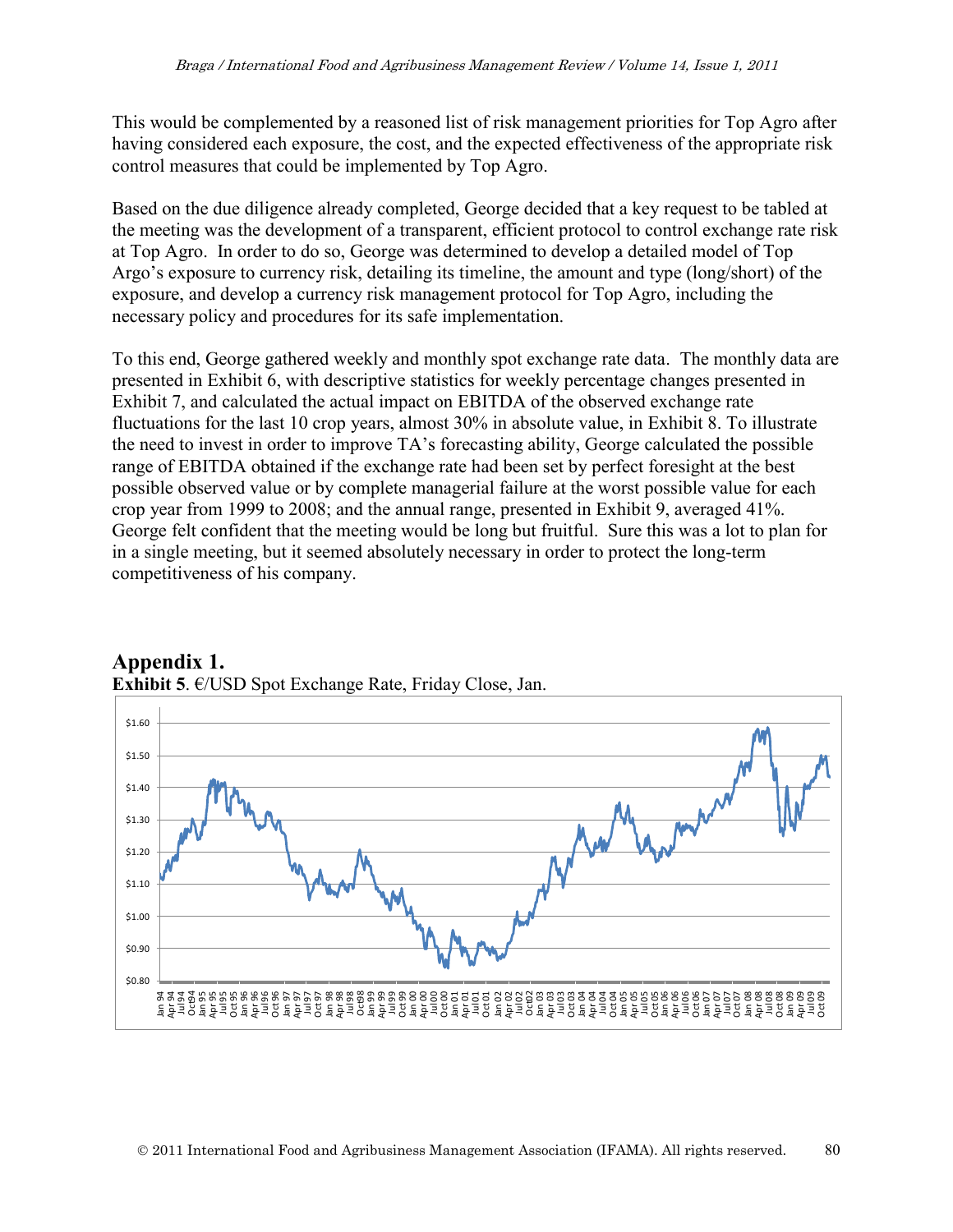| Appendix 2. |                                                                             |  |
|-------------|-----------------------------------------------------------------------------|--|
|             | <b>Exhibit 6.</b> Monthly Euro/USD Cash Exchange Rate Jan. 1999 – Dec. 2009 |  |

|                  |                  |                  |                  | <b>Exhibit 6.</b> Monthly Euro/USD Cash Exchange Rate Jan. 1999 – Dec. 200 |                  |                  |                  |                  |                  |
|------------------|------------------|------------------|------------------|----------------------------------------------------------------------------|------------------|------------------|------------------|------------------|------------------|
| Month            | Open             | High             | Low              | Close                                                                      | Month            | Open             | High             | Low              | Close            |
| Jan-98<br>Feb-98 | 108820<br>106890 | 111620<br>109600 | 106090<br>106450 | 106840<br>107700                                                           | Jan-04<br>Feb-04 | 125470<br>124630 | 128980<br>128630 | 123720<br>124000 | 124600<br>124850 |
| Mar-98           | 107690           | 108590           | 105500           | 105860                                                                     | Mar-04           | 124800           | 125030           | 120830           | 123020           |
| Apr-98           | 105870           | 109760           | 105370           | 108920                                                                     | Apr-04           | 123700           | 123700           | 118020           | 119760           |
| May-98           | 108930           | 111510           | 108910           | 109500                                                                     | May-04           | 119550           | 122740           | 117890           | 122060           |
| <b>Jun-98</b>    | 109500           | 110980           | 107640           | 108180                                                                     | Jun-04           | 122320           | 123300           | 120000           | 121810           |
| Jul-98           | 108170           | 110860           | 106730           | 110090                                                                     | Jul-04           | 121680           | 124540           | 120090           | 120180           |
| Aug-98           | 109790           | 112210           | 107870           | 111630                                                                     | Aug-04           | 120600           | 123710           | 119800           | 121790           |
| Sep-98           | 111630           | 117730           | 111010           | 117240                                                                     | Sep-04           | 121710           | 124310           | 120370           | 124310           |
| Oct-98           | 117190           | 123200           | 116950           | 118250                                                                     | Oct-04           | 124020           | 128120           | 122340           | 127870           |
| <b>Nov-98</b>    | 118250           | 118840           | 114090           | 115500                                                                     | Nov-04           | 127510           | 133130           | 126640           | 132850           |
| Dec-98<br>Jan-99 | 115500<br>117400 | 119090<br>118900 | 115500<br>113430 | 117170<br>113570                                                           | Dec-04<br>Jan-05 | 132920<br>135100 | 136500<br>135100 | 131880<br>129400 | 135430<br>130290 |
| Feb-99           | 113710           | 113950           | 109340           | 110260                                                                     | Feb-05           | 130320           | 132690           | 127420           | 132410           |
| Mar-99           | 110240           | 110650           | 106850           | 107660                                                                     | Mar-05           | 132190           | 134680           | 128660           | 129620           |
| Apr-99           | 107730           | 108810           | 105500           | 105800                                                                     | Apr-05           | 129610           | 131120           | 127910           | 128600           |
| May-99           | 105900           | 108270           | 104030           | 104130                                                                     | May-05           | 128580           | 129670           | 123000           | 123020           |
| Jun-99           | 104230           | 105570           | 102660           | 103380                                                                     | Jun-05           | 122480           | 123280           | 120230           | 121010           |
| Jul-99           | 103420           | 107430           | 101120           | 106970                                                                     | $Jul-05$         | 120840           | 122440           | 118790           | 121260           |
| Aug-99           | 107000           | 108250           | 104100           | 105730                                                                     | Aug-05           | 122160           | 124580           | 121430           | 123340           |
| Sep-99           | 105730           | 107270           | 102900           | 106950                                                                     | $Sep-05$         | 123810           | 125510           | 119930           | 120120           |
| Oct-99           | 106890           | 109090           | 104370           | 105410                                                                     | Oct-05           | 119290           | 121840           | 119070           | 119920           |
| Nov-99           | 105460           | 105910           | 100400           | 100890                                                                     | <b>Nov-05</b>    | 120160           | 120680           | 116480           | 117900           |
| Dec-99<br>Jan-00 | 100890<br>100850 | 102930           | 99920            | 100880<br>96880                                                            | Dec-05           | 117530           | 120410<br>123050 | 116630           | 118330<br>121470 |
| Feb-00           | 96960            | 104130<br>100850 | 96750<br>94060   | 96450                                                                      | Jan-06<br>Feb-06 | 118800<br>121030 | 121050           | 118700<br>118440 | 119220           |
| Mar-00           | 96400            | 97900            | 94810            | 95540                                                                      | Mar-06           | 119390           | 121970           | 118710           | 121220           |
| Apr-00           | 95600            | 97510            | 90340            | 91130                                                                      | Apr-06           | 120640           | 126270           | 120620           | 126110           |
| May-00           | 91060            | 94100            | 88470            | 93730                                                                      | May-06           | 126270           | 129210           | 125960           | 128440           |
| Jun-00           | 93750            | 96960            | 92850            | 95250                                                                      | Jun-06           | 127390           | 129610           | 124940           | 127850           |
| Jul-00           | 95200            | 95950            | 91960            | 92600                                                                      | $Jul-06$         | 127990           | 128270           | 124680           | 127700           |
| Aug-00           | 92600            | 92890            | 88430            | 88770                                                                      | Aug-06           | 127640           | 129090           | 127140           | 128140           |
| $Sep-00$         | 88780            | 90370            | 84430            | 88310                                                                      | $Sep-06$         | 128140           | 128370           | 126420           | 126840           |
| Oct-00           | 88370            | 88560            | 82300            | 84850                                                                      | Oct-06           | 126960           | 127720           | 124910           | 127650           |
| Nov-00           | 84860            | 87930            | 83750            | 87260                                                                      | Nov-06           | 127530           | 132600           | 126850           | 132470           |
| Dec-00<br>Jan-01 | 87270<br>94260   | 94250<br>95920   | 87050<br>91170   | 94220<br>93680                                                             | Dec-06<br>Jan-07 | 132470<br>132750 | 133400<br>132900 | 130670<br>128870 | 131970<br>130260 |
| Feb-01           | 93650            | 94440            | 90200            | 92320                                                                      | Feb-07           | 130170           | 132450           | 129230           | 132310           |
| Mar-01           | 92380            | 93800            | 87590            | 87590                                                                      | Mar-07           | 132230           | 133820           | 130840           | 133530           |
| Apr-01           | 87720            | 90870            | 87040            | 88680                                                                      | Apr-07           | 133650           | 136690           | 133290           | 136500           |
| $May-01$         | 88680            | 90050            | 84420            | 84580                                                                      | May-07           | 136470           | 136610           | 134170           | 134530           |
| Jun-01           | 84530            | 86690            | 84140            | 84930                                                                      | Jun-07           | 134360           | 135380           | 132770           | 135310           |
| Jul-01           | 84910            | 88210            | 83520            | 87560                                                                      | Jul-07           | 135900           | 138360           | 135870           | 136890           |
| Aug-01           | 87550            | 92370            | 87400            | 91250                                                                      | Aug-07           | 136560           | 138190           | 133980           | 136240           |
| $Sep-01$         | 91020            | 93300            | 88270            | 91120                                                                      | $Sep-07$         | 135850           | 142690           | 135540           | 142690           |
| Oct-01           | 91000            | 92440            | 88650            | 89980                                                                      | Oct-07           | 142180           | 145020           | 140290           | 145020           |
| Nov-01           | 90050            | 91200            | 87370            | 89580                                                                      | <b>Nov-07</b>    | 144240           | 148820           | 144200           | 146360           |
| Dec-01<br>Jan-02 | 89570<br>88980   | 90810<br>90630   | 87430<br>85740   | 89120<br>85800                                                             | Dec-07<br>Jan-08 | 146590<br>146890 | 147620<br>149070 | 143230<br>145000 | 146000<br>148750 |
| Feb-02           | 85880            | 87990            | 85650            | 86870                                                                      | Feb-08           | 148850           | 152210           | 144570           | 151900           |
| Mar-02           | 86950            | 88690            | 86330            | 87180                                                                      | Mar-08           | 151980           | 158440           | 151830           | 157810           |
| Apr-02           | 87170            | 90440            | 87130            | 90050                                                                      | Apr-08           | 156750           | 160080           | 155300           | 156370           |
| May-02           | 90030            | 94160            | 89890            | 93260                                                                      | May-08           | 155180           | 157900           | 153690           | 155550           |
| <b>Jun-02</b>    | 93270            | 99880            | 93040            | 99130                                                                      | Jun-08           | 155160           | 157910           | 153180           | 157490           |
| Jul-02           | 99140            | 102120           | 97160            | 97820                                                                      | Jul-08           | 157800           | 159960           | 155390           | 155920           |
| Aug-02           | 97750            | 99320            | 96240            | 98260                                                                      | Aug-08           | 155740           | 156070           | 145840           | 146660           |
| $Sep-02$         | 98180            | 100060           | 96100            | 98750                                                                      | Sep-08           | 145130           | 148020           | 139020           | 140790           |
| Oct-02           | 98670            | 99260            | 96880            | 99060                                                                      | Oct-08           | 140740           | 140760           | 124220           | 127560           |
| <b>Nov-02</b>    | 99050            | 101710           | 98810            | 99430                                                                      | Nov-08           | 128250           | 130560           | 124510           | 127050           |
| Dec-02           | 99460            | 105050           | 98630            | 104930                                                                     | Dec-08           | 126330           | 146450           | 125930           | 139500           |
| Jan-03<br>Feb-03 | 104900           | 109050<br>109350 | 103360<br>106670 | 107730<br>108040                                                           | Jan-09<br>Feb-09 | 138650<br>127670 | 139440<br>130680 | 127870<br>125290 | 127900<br>126960 |
| Mar-03           | 107810<br>107780 | 110830           | 105040           | 109310                                                                     | Mar-09           | 125850           | 137270           | 124940           | 132800           |
| Apr-03           | 109120           | 111870           | 105620           | 111830                                                                     | Apr-09           | 132530           | 135020           | 129190           | 132620           |
| May-03           | 111800           | 119330           | 111580           | 117750                                                                     | May-09           | 132790           | 141500           | 132390           | 141320           |
| Jun-03           | 117160           | 119300           | 114000           | 115140                                                                     | Jun-09           | 141960           | 143190           | 137710           | 140370           |
| $Jul-03$         | 115160           | 116110           | 111160           | 112380                                                                     | Jul-09           | 141290           | 143040           | 138430           | 142570           |
| Aug-03           | 112310           | 114260           | 107940           | 109780                                                                     | Aug-09           | 142560           | 144470           | 140460           | 143340           |
| $Sep-03$         | 109930           | 117390           | 107640           | 116610                                                                     | Sep-09           | 143320           | 148440           | 141780           | 146380           |
| Oct-03           | 116580           | 118600           | 115350           | 115950                                                                     | Oct-09           | 146420           | 150620           | 144810           | 147180           |
| Nov-03           | 115810           | 120190           | 113770           | 119850                                                                     | Nov-09           | 147200           | 151440           | 146270           | 150057           |
| Dec-03           | 119730           | 126490           | 119380           | 125880                                                                     | Dec-09           | 150050           | 151410           | 142180           | 143260           |